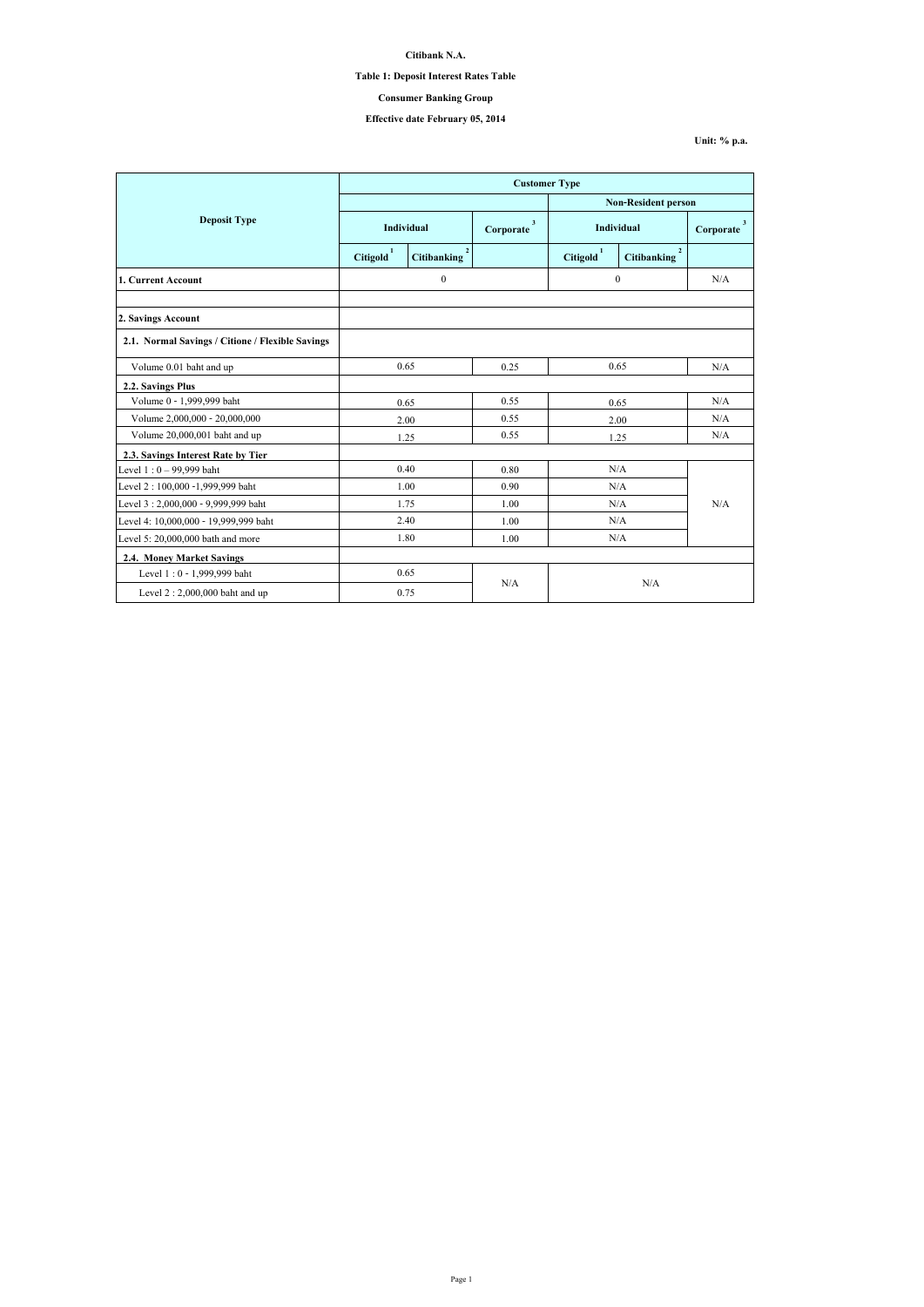#### **Citibank N.A.**

#### **Table 1: Deposit Interest Rates Table**

## **Effective date February 05, 2014**

| <b>Non-Resident person</b><br><b>Deposit Type</b><br>$\mathbf{3}$<br>$3^{\circ}$<br><b>Individual</b><br>Individual<br>Corporate<br>Corporate<br>$\overline{2}$<br>$\overline{2}$<br>Citigold <sup>1</sup><br>Citigold <sup>1</sup><br><b>Citibanking</b><br><b>Citibanking</b><br>Minimum opening account 100,000 Baht<br><b>3-Month Tenors</b><br>1.70<br>N/A<br>Volume 100,000 Baht and up<br>1.45<br><b>6-Month Tenors</b><br>1.75<br>1.75<br>N/A<br>Volume 100,000 Baht and up<br>1.50<br>9-Month Tenors<br>1.80<br>1.80<br>N/A<br>Volume 100,000 Baht and up<br>1.55<br><b>12-Month Tenors</b><br>1.80<br>1.80<br>Volume 100,000 Baht and up<br>N/A<br>1.55<br><b>18-Month Tenors</b><br>1.90<br>1.90<br>Volume 100,000 Baht and up<br>1.65<br>N/A<br><b>24-Month Tenors</b><br>2.00<br>2.00<br>Volume 100,000 Baht and up<br>1.75<br>N/A<br><b>36-Month Tenors</b><br>2.10<br>2.10<br>Volume 100,000 baht and up<br>1.85<br>N/A<br><b>48-Month Tenors</b><br>2.20<br>Volume 100,000 baht and up<br>2.20<br>1.95<br>N/A<br><b>60-Month Tenors</b><br>2.25<br>2.25<br>2.00<br>N/A<br>Volume 100,000 baht and up<br>Minimum opening account 100,000 Baht<br><b>3-Month Tenors</b><br>1.80<br>1.80<br>Volume 100,000 Baht and up<br>N/A<br>N/A<br><b>6-Month Tenors</b><br>1.75<br>1.75<br>N/A<br>Volume 100,000 Baht and up<br>N/A<br>9-Month Tenors<br>1.80<br>1.80<br>Volume 100,000 Baht and up<br>N/A<br>N/A<br><b>12-Month Tenors</b><br>1.80<br>1.80<br>Volume 100,000 Baht and up<br>N/A<br>N/A<br><b>18-Month Tenors</b><br>Volume 100,000 Baht and up<br>1.90<br>1.90<br>N/A<br>N/A<br><b>24-Month Tenors</b><br>Volume 100,000 Baht and up<br>2.00<br>2.00<br>N/A<br>N/A<br><b>36-Month Tenors</b><br>Volume 100,000 baht and up<br>2.10<br>2.10<br>N/A<br>N/A<br><b>48-Month Tenors</b><br>2.20<br>2.20<br>Volume 100,000 baht and up<br>N/A<br>N/A<br><b>60-Month Tenors</b><br>2.25<br>2.25 |                                  | <b>Customer Type</b> |  |     |  |  |     |
|--------------------------------------------------------------------------------------------------------------------------------------------------------------------------------------------------------------------------------------------------------------------------------------------------------------------------------------------------------------------------------------------------------------------------------------------------------------------------------------------------------------------------------------------------------------------------------------------------------------------------------------------------------------------------------------------------------------------------------------------------------------------------------------------------------------------------------------------------------------------------------------------------------------------------------------------------------------------------------------------------------------------------------------------------------------------------------------------------------------------------------------------------------------------------------------------------------------------------------------------------------------------------------------------------------------------------------------------------------------------------------------------------------------------------------------------------------------------------------------------------------------------------------------------------------------------------------------------------------------------------------------------------------------------------------------------------------------------------------------------------------------------------------------------------------------------------------------------------------------------------------------------------------------|----------------------------------|----------------------|--|-----|--|--|-----|
|                                                                                                                                                                                                                                                                                                                                                                                                                                                                                                                                                                                                                                                                                                                                                                                                                                                                                                                                                                                                                                                                                                                                                                                                                                                                                                                                                                                                                                                                                                                                                                                                                                                                                                                                                                                                                                                                                                              |                                  |                      |  |     |  |  |     |
|                                                                                                                                                                                                                                                                                                                                                                                                                                                                                                                                                                                                                                                                                                                                                                                                                                                                                                                                                                                                                                                                                                                                                                                                                                                                                                                                                                                                                                                                                                                                                                                                                                                                                                                                                                                                                                                                                                              |                                  |                      |  |     |  |  |     |
|                                                                                                                                                                                                                                                                                                                                                                                                                                                                                                                                                                                                                                                                                                                                                                                                                                                                                                                                                                                                                                                                                                                                                                                                                                                                                                                                                                                                                                                                                                                                                                                                                                                                                                                                                                                                                                                                                                              |                                  |                      |  |     |  |  |     |
|                                                                                                                                                                                                                                                                                                                                                                                                                                                                                                                                                                                                                                                                                                                                                                                                                                                                                                                                                                                                                                                                                                                                                                                                                                                                                                                                                                                                                                                                                                                                                                                                                                                                                                                                                                                                                                                                                                              | 3. Time Deposit                  |                      |  |     |  |  |     |
|                                                                                                                                                                                                                                                                                                                                                                                                                                                                                                                                                                                                                                                                                                                                                                                                                                                                                                                                                                                                                                                                                                                                                                                                                                                                                                                                                                                                                                                                                                                                                                                                                                                                                                                                                                                                                                                                                                              | 3.1 Normal Time Deposit -        |                      |  |     |  |  |     |
|                                                                                                                                                                                                                                                                                                                                                                                                                                                                                                                                                                                                                                                                                                                                                                                                                                                                                                                                                                                                                                                                                                                                                                                                                                                                                                                                                                                                                                                                                                                                                                                                                                                                                                                                                                                                                                                                                                              |                                  |                      |  |     |  |  |     |
|                                                                                                                                                                                                                                                                                                                                                                                                                                                                                                                                                                                                                                                                                                                                                                                                                                                                                                                                                                                                                                                                                                                                                                                                                                                                                                                                                                                                                                                                                                                                                                                                                                                                                                                                                                                                                                                                                                              |                                  |                      |  |     |  |  |     |
|                                                                                                                                                                                                                                                                                                                                                                                                                                                                                                                                                                                                                                                                                                                                                                                                                                                                                                                                                                                                                                                                                                                                                                                                                                                                                                                                                                                                                                                                                                                                                                                                                                                                                                                                                                                                                                                                                                              |                                  |                      |  |     |  |  |     |
|                                                                                                                                                                                                                                                                                                                                                                                                                                                                                                                                                                                                                                                                                                                                                                                                                                                                                                                                                                                                                                                                                                                                                                                                                                                                                                                                                                                                                                                                                                                                                                                                                                                                                                                                                                                                                                                                                                              |                                  |                      |  |     |  |  |     |
|                                                                                                                                                                                                                                                                                                                                                                                                                                                                                                                                                                                                                                                                                                                                                                                                                                                                                                                                                                                                                                                                                                                                                                                                                                                                                                                                                                                                                                                                                                                                                                                                                                                                                                                                                                                                                                                                                                              |                                  |                      |  |     |  |  |     |
|                                                                                                                                                                                                                                                                                                                                                                                                                                                                                                                                                                                                                                                                                                                                                                                                                                                                                                                                                                                                                                                                                                                                                                                                                                                                                                                                                                                                                                                                                                                                                                                                                                                                                                                                                                                                                                                                                                              |                                  |                      |  |     |  |  |     |
|                                                                                                                                                                                                                                                                                                                                                                                                                                                                                                                                                                                                                                                                                                                                                                                                                                                                                                                                                                                                                                                                                                                                                                                                                                                                                                                                                                                                                                                                                                                                                                                                                                                                                                                                                                                                                                                                                                              |                                  |                      |  |     |  |  |     |
|                                                                                                                                                                                                                                                                                                                                                                                                                                                                                                                                                                                                                                                                                                                                                                                                                                                                                                                                                                                                                                                                                                                                                                                                                                                                                                                                                                                                                                                                                                                                                                                                                                                                                                                                                                                                                                                                                                              |                                  |                      |  |     |  |  |     |
|                                                                                                                                                                                                                                                                                                                                                                                                                                                                                                                                                                                                                                                                                                                                                                                                                                                                                                                                                                                                                                                                                                                                                                                                                                                                                                                                                                                                                                                                                                                                                                                                                                                                                                                                                                                                                                                                                                              |                                  |                      |  |     |  |  |     |
|                                                                                                                                                                                                                                                                                                                                                                                                                                                                                                                                                                                                                                                                                                                                                                                                                                                                                                                                                                                                                                                                                                                                                                                                                                                                                                                                                                                                                                                                                                                                                                                                                                                                                                                                                                                                                                                                                                              |                                  |                      |  |     |  |  |     |
|                                                                                                                                                                                                                                                                                                                                                                                                                                                                                                                                                                                                                                                                                                                                                                                                                                                                                                                                                                                                                                                                                                                                                                                                                                                                                                                                                                                                                                                                                                                                                                                                                                                                                                                                                                                                                                                                                                              |                                  |                      |  |     |  |  |     |
|                                                                                                                                                                                                                                                                                                                                                                                                                                                                                                                                                                                                                                                                                                                                                                                                                                                                                                                                                                                                                                                                                                                                                                                                                                                                                                                                                                                                                                                                                                                                                                                                                                                                                                                                                                                                                                                                                                              |                                  |                      |  |     |  |  |     |
|                                                                                                                                                                                                                                                                                                                                                                                                                                                                                                                                                                                                                                                                                                                                                                                                                                                                                                                                                                                                                                                                                                                                                                                                                                                                                                                                                                                                                                                                                                                                                                                                                                                                                                                                                                                                                                                                                                              |                                  |                      |  |     |  |  |     |
|                                                                                                                                                                                                                                                                                                                                                                                                                                                                                                                                                                                                                                                                                                                                                                                                                                                                                                                                                                                                                                                                                                                                                                                                                                                                                                                                                                                                                                                                                                                                                                                                                                                                                                                                                                                                                                                                                                              |                                  |                      |  |     |  |  |     |
|                                                                                                                                                                                                                                                                                                                                                                                                                                                                                                                                                                                                                                                                                                                                                                                                                                                                                                                                                                                                                                                                                                                                                                                                                                                                                                                                                                                                                                                                                                                                                                                                                                                                                                                                                                                                                                                                                                              |                                  |                      |  |     |  |  |     |
|                                                                                                                                                                                                                                                                                                                                                                                                                                                                                                                                                                                                                                                                                                                                                                                                                                                                                                                                                                                                                                                                                                                                                                                                                                                                                                                                                                                                                                                                                                                                                                                                                                                                                                                                                                                                                                                                                                              |                                  |                      |  |     |  |  |     |
|                                                                                                                                                                                                                                                                                                                                                                                                                                                                                                                                                                                                                                                                                                                                                                                                                                                                                                                                                                                                                                                                                                                                                                                                                                                                                                                                                                                                                                                                                                                                                                                                                                                                                                                                                                                                                                                                                                              |                                  |                      |  |     |  |  |     |
|                                                                                                                                                                                                                                                                                                                                                                                                                                                                                                                                                                                                                                                                                                                                                                                                                                                                                                                                                                                                                                                                                                                                                                                                                                                                                                                                                                                                                                                                                                                                                                                                                                                                                                                                                                                                                                                                                                              |                                  |                      |  |     |  |  |     |
|                                                                                                                                                                                                                                                                                                                                                                                                                                                                                                                                                                                                                                                                                                                                                                                                                                                                                                                                                                                                                                                                                                                                                                                                                                                                                                                                                                                                                                                                                                                                                                                                                                                                                                                                                                                                                                                                                                              |                                  |                      |  |     |  |  |     |
|                                                                                                                                                                                                                                                                                                                                                                                                                                                                                                                                                                                                                                                                                                                                                                                                                                                                                                                                                                                                                                                                                                                                                                                                                                                                                                                                                                                                                                                                                                                                                                                                                                                                                                                                                                                                                                                                                                              |                                  |                      |  |     |  |  |     |
|                                                                                                                                                                                                                                                                                                                                                                                                                                                                                                                                                                                                                                                                                                                                                                                                                                                                                                                                                                                                                                                                                                                                                                                                                                                                                                                                                                                                                                                                                                                                                                                                                                                                                                                                                                                                                                                                                                              | 3.2 Normal Time Deposit Online - |                      |  |     |  |  |     |
|                                                                                                                                                                                                                                                                                                                                                                                                                                                                                                                                                                                                                                                                                                                                                                                                                                                                                                                                                                                                                                                                                                                                                                                                                                                                                                                                                                                                                                                                                                                                                                                                                                                                                                                                                                                                                                                                                                              |                                  |                      |  |     |  |  |     |
|                                                                                                                                                                                                                                                                                                                                                                                                                                                                                                                                                                                                                                                                                                                                                                                                                                                                                                                                                                                                                                                                                                                                                                                                                                                                                                                                                                                                                                                                                                                                                                                                                                                                                                                                                                                                                                                                                                              |                                  |                      |  |     |  |  |     |
|                                                                                                                                                                                                                                                                                                                                                                                                                                                                                                                                                                                                                                                                                                                                                                                                                                                                                                                                                                                                                                                                                                                                                                                                                                                                                                                                                                                                                                                                                                                                                                                                                                                                                                                                                                                                                                                                                                              |                                  |                      |  |     |  |  |     |
|                                                                                                                                                                                                                                                                                                                                                                                                                                                                                                                                                                                                                                                                                                                                                                                                                                                                                                                                                                                                                                                                                                                                                                                                                                                                                                                                                                                                                                                                                                                                                                                                                                                                                                                                                                                                                                                                                                              |                                  |                      |  |     |  |  |     |
|                                                                                                                                                                                                                                                                                                                                                                                                                                                                                                                                                                                                                                                                                                                                                                                                                                                                                                                                                                                                                                                                                                                                                                                                                                                                                                                                                                                                                                                                                                                                                                                                                                                                                                                                                                                                                                                                                                              |                                  |                      |  |     |  |  |     |
|                                                                                                                                                                                                                                                                                                                                                                                                                                                                                                                                                                                                                                                                                                                                                                                                                                                                                                                                                                                                                                                                                                                                                                                                                                                                                                                                                                                                                                                                                                                                                                                                                                                                                                                                                                                                                                                                                                              |                                  |                      |  |     |  |  |     |
|                                                                                                                                                                                                                                                                                                                                                                                                                                                                                                                                                                                                                                                                                                                                                                                                                                                                                                                                                                                                                                                                                                                                                                                                                                                                                                                                                                                                                                                                                                                                                                                                                                                                                                                                                                                                                                                                                                              |                                  |                      |  |     |  |  |     |
|                                                                                                                                                                                                                                                                                                                                                                                                                                                                                                                                                                                                                                                                                                                                                                                                                                                                                                                                                                                                                                                                                                                                                                                                                                                                                                                                                                                                                                                                                                                                                                                                                                                                                                                                                                                                                                                                                                              |                                  |                      |  |     |  |  |     |
|                                                                                                                                                                                                                                                                                                                                                                                                                                                                                                                                                                                                                                                                                                                                                                                                                                                                                                                                                                                                                                                                                                                                                                                                                                                                                                                                                                                                                                                                                                                                                                                                                                                                                                                                                                                                                                                                                                              |                                  |                      |  |     |  |  |     |
|                                                                                                                                                                                                                                                                                                                                                                                                                                                                                                                                                                                                                                                                                                                                                                                                                                                                                                                                                                                                                                                                                                                                                                                                                                                                                                                                                                                                                                                                                                                                                                                                                                                                                                                                                                                                                                                                                                              |                                  |                      |  |     |  |  |     |
|                                                                                                                                                                                                                                                                                                                                                                                                                                                                                                                                                                                                                                                                                                                                                                                                                                                                                                                                                                                                                                                                                                                                                                                                                                                                                                                                                                                                                                                                                                                                                                                                                                                                                                                                                                                                                                                                                                              |                                  |                      |  |     |  |  |     |
|                                                                                                                                                                                                                                                                                                                                                                                                                                                                                                                                                                                                                                                                                                                                                                                                                                                                                                                                                                                                                                                                                                                                                                                                                                                                                                                                                                                                                                                                                                                                                                                                                                                                                                                                                                                                                                                                                                              |                                  |                      |  |     |  |  |     |
|                                                                                                                                                                                                                                                                                                                                                                                                                                                                                                                                                                                                                                                                                                                                                                                                                                                                                                                                                                                                                                                                                                                                                                                                                                                                                                                                                                                                                                                                                                                                                                                                                                                                                                                                                                                                                                                                                                              |                                  |                      |  |     |  |  |     |
|                                                                                                                                                                                                                                                                                                                                                                                                                                                                                                                                                                                                                                                                                                                                                                                                                                                                                                                                                                                                                                                                                                                                                                                                                                                                                                                                                                                                                                                                                                                                                                                                                                                                                                                                                                                                                                                                                                              |                                  |                      |  |     |  |  |     |
|                                                                                                                                                                                                                                                                                                                                                                                                                                                                                                                                                                                                                                                                                                                                                                                                                                                                                                                                                                                                                                                                                                                                                                                                                                                                                                                                                                                                                                                                                                                                                                                                                                                                                                                                                                                                                                                                                                              |                                  |                      |  |     |  |  |     |
|                                                                                                                                                                                                                                                                                                                                                                                                                                                                                                                                                                                                                                                                                                                                                                                                                                                                                                                                                                                                                                                                                                                                                                                                                                                                                                                                                                                                                                                                                                                                                                                                                                                                                                                                                                                                                                                                                                              |                                  |                      |  |     |  |  |     |
|                                                                                                                                                                                                                                                                                                                                                                                                                                                                                                                                                                                                                                                                                                                                                                                                                                                                                                                                                                                                                                                                                                                                                                                                                                                                                                                                                                                                                                                                                                                                                                                                                                                                                                                                                                                                                                                                                                              |                                  |                      |  |     |  |  |     |
|                                                                                                                                                                                                                                                                                                                                                                                                                                                                                                                                                                                                                                                                                                                                                                                                                                                                                                                                                                                                                                                                                                                                                                                                                                                                                                                                                                                                                                                                                                                                                                                                                                                                                                                                                                                                                                                                                                              | Volume 100,000 baht and up       |                      |  | N/A |  |  | N/A |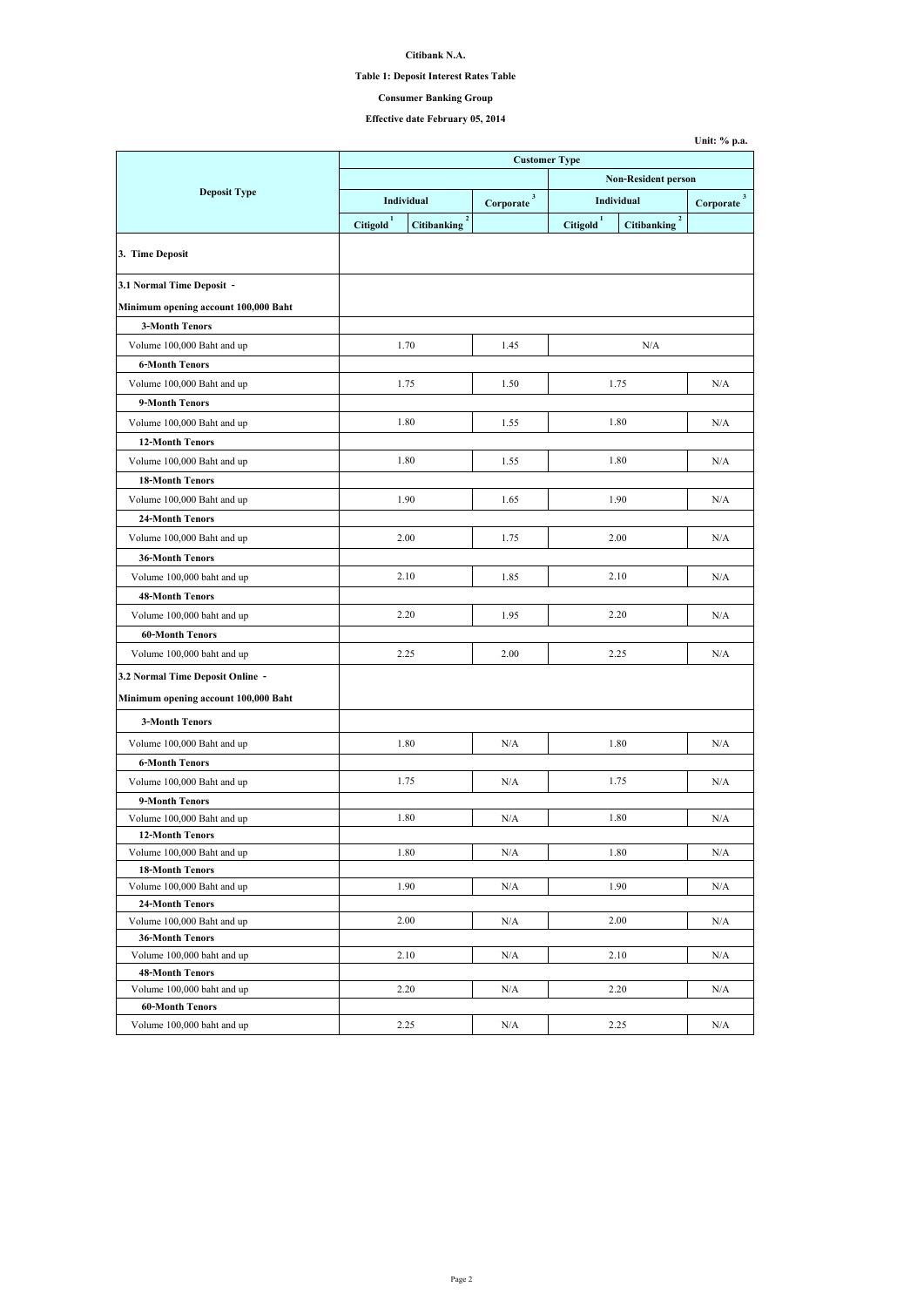## **Citibank N.A.**

#### **Table 1: Deposit Interest Rates Table**

## **Effective date February 05, 2014**

|                                    | <b>Customer Type</b>  |                    |                            |                       |                                      |                           |  |  |
|------------------------------------|-----------------------|--------------------|----------------------------|-----------------------|--------------------------------------|---------------------------|--|--|
|                                    |                       |                    | <b>Non-Resident person</b> |                       |                                      |                           |  |  |
| <b>Deposit Type</b>                |                       | Individual         | $\mathbf{3}$<br>Corporate  | <b>Individual</b>     |                                      | $\mathbf{3}$<br>Corporate |  |  |
|                                    | Citigold <sup>1</sup> | <b>Citibanking</b> |                            | Citigold <sup>1</sup> | $\overline{2}$<br><b>Citibanking</b> |                           |  |  |
| 3.3 Periodic Time Deposit-         |                       |                    |                            |                       |                                      |                           |  |  |
| <b>Monthly Interest Paid</b>       |                       |                    |                            |                       |                                      |                           |  |  |
| <b>6-Month Tenors</b>              |                       |                    |                            |                       |                                      |                           |  |  |
| Volume 200,000 baht and up         |                       | 1.00               |                            | N/A                   |                                      |                           |  |  |
| 9-Month Tenors                     |                       |                    |                            |                       |                                      |                           |  |  |
| Volume 200,000 baht and up         |                       | 1.25               |                            | N/A                   |                                      |                           |  |  |
| <b>12-Month Tenors</b>             |                       |                    |                            |                       |                                      |                           |  |  |
| Volume 200,000 baht and up         |                       | 1.50               |                            | N/A                   |                                      |                           |  |  |
| <b>18-Month Tenors</b>             |                       |                    |                            |                       |                                      |                           |  |  |
| Volume 200,000 baht and up         |                       | 1.60               |                            | N/A                   |                                      |                           |  |  |
| <b>24-Month Tenors</b>             |                       |                    |                            |                       |                                      |                           |  |  |
| Volume 200,000 baht and up         |                       | 1.70               |                            | N/A                   |                                      |                           |  |  |
| <b>36-Month Tenors</b>             |                       |                    |                            |                       |                                      |                           |  |  |
| Volume 200,000 baht and up         |                       | 1.80               |                            | N/A                   |                                      |                           |  |  |
| <b>48-Month Tenors</b>             |                       |                    |                            |                       |                                      |                           |  |  |
| Volume 200,000 baht and up         |                       | 1.90               |                            | N/A                   |                                      |                           |  |  |
| <b>60-Month Tenors</b>             |                       |                    |                            |                       |                                      |                           |  |  |
| Volume 200,000 baht and up         |                       | 2.00               |                            | N/A                   |                                      |                           |  |  |
| <b>Quarterly Interest Paid</b>     |                       |                    |                            |                       |                                      |                           |  |  |
| <b>12-Month Tenors</b>             |                       |                    |                            |                       |                                      |                           |  |  |
| Volume 200,000 baht and up         |                       | 1.50               |                            | N/A                   |                                      |                           |  |  |
| <b>18-Month Tenors</b>             |                       |                    |                            |                       |                                      |                           |  |  |
| Volume 200,000 baht and up         |                       | 1.60               |                            | N/A                   |                                      |                           |  |  |
| <b>24-Month Tenors</b>             |                       |                    |                            |                       |                                      |                           |  |  |
| Volume 200,000 baht and up         |                       | 1.70               |                            | N/A                   |                                      |                           |  |  |
| <b>36-Month Tenors</b>             |                       |                    |                            |                       |                                      |                           |  |  |
|                                    |                       |                    |                            |                       |                                      |                           |  |  |
| Volume 200,000 baht and up         |                       | 1.80               |                            | N/A                   |                                      |                           |  |  |
| <b>48-Month Tenors</b>             |                       |                    |                            |                       |                                      |                           |  |  |
| Volume 200,000 baht and up         |                       | 1.90               |                            | N/A                   |                                      |                           |  |  |
| <b>60-Month Tenors</b>             |                       |                    |                            |                       |                                      |                           |  |  |
| Volume 200,000 baht and up         |                       | 2.00               |                            | N/A                   |                                      |                           |  |  |
|                                    |                       |                    |                            |                       |                                      |                           |  |  |
| <b>Semi Annually Interest Paid</b> |                       |                    |                            |                       |                                      |                           |  |  |
| <b>12-Month Tenors</b>             |                       |                    |                            |                       |                                      |                           |  |  |
| Volume 200,000 baht and up         |                       | 1.50               |                            | N/A                   |                                      |                           |  |  |
| <b>18-Month Tenors</b>             |                       |                    |                            |                       |                                      |                           |  |  |
| Volume 200,000 baht and up         |                       | 1.60               |                            | N/A                   |                                      |                           |  |  |
| <b>24-Month Tenors</b>             |                       |                    |                            |                       |                                      |                           |  |  |
| Volume 200,000 baht and up         |                       | 1.70               | N/A                        |                       |                                      |                           |  |  |
| <b>36-Month Tenors</b>             |                       |                    |                            |                       |                                      |                           |  |  |
| Volume 200,000 baht and up         |                       | 1.80               |                            | N/A                   |                                      |                           |  |  |
| <b>48-Month Tenors</b>             |                       |                    |                            |                       |                                      |                           |  |  |
| Volume 200,000 baht and up         |                       | 1.90               |                            | N/A                   |                                      |                           |  |  |
| <b>60-Month Tenors</b>             |                       |                    |                            |                       |                                      |                           |  |  |
| Volume 200,000 baht and up         |                       | 2.00               |                            | N/A                   |                                      |                           |  |  |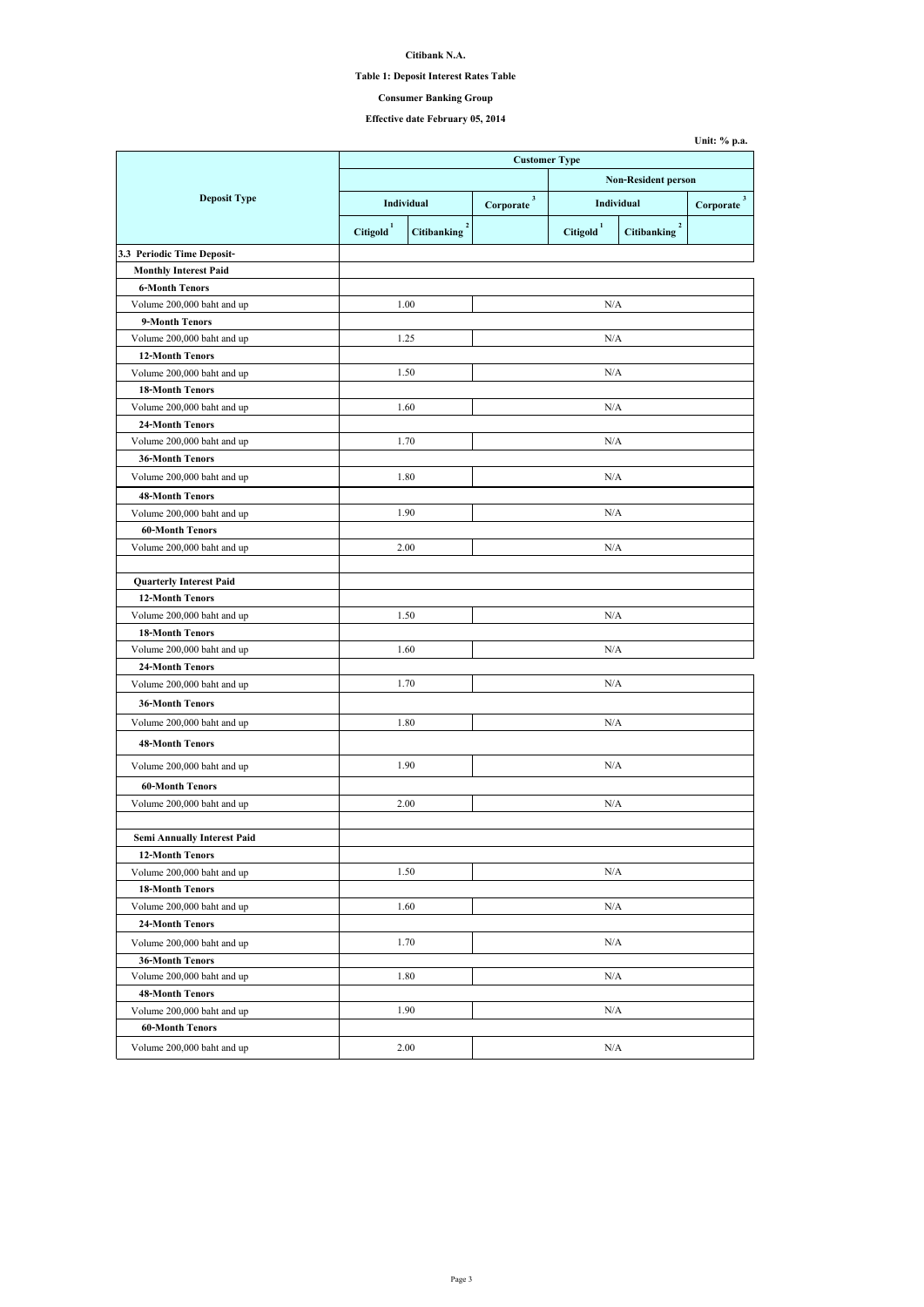## **Citibank N.A.**

#### **Table 1: Deposit Interest Rates Table**

## **Effective date February 05, 2014**

|                                       |                       | <b>Customer Type</b>               |     |                            |                                      |                           |  |
|---------------------------------------|-----------------------|------------------------------------|-----|----------------------------|--------------------------------------|---------------------------|--|
|                                       |                       |                                    |     | <b>Non-Resident person</b> |                                      |                           |  |
| <b>Deposit Type</b>                   |                       | Individual                         |     | <b>Individual</b>          |                                      | $\mathbf{3}$<br>Corporate |  |
|                                       | Citigold <sup>1</sup> | $\mathbf{2}$<br><b>Citibanking</b> |     | Citigold <sup>1</sup>      | $\overline{2}$<br><b>Citibanking</b> |                           |  |
| <b>Annually Interest Paid</b>         |                       |                                    |     |                            |                                      |                           |  |
| <b>24-Month Tenors</b>                |                       |                                    |     |                            |                                      |                           |  |
| Volume 200,000 baht and up            |                       | 1.70                               |     | N/A                        |                                      |                           |  |
| <b>36-Month Tenors</b>                |                       |                                    |     |                            |                                      |                           |  |
| Volume 200,000 baht and up            |                       | 1.80                               |     | N/A                        |                                      |                           |  |
| <b>48-Month Tenors</b>                |                       |                                    |     |                            |                                      |                           |  |
| Volume 200,000 baht and up            |                       | 1.90                               | N/A |                            |                                      |                           |  |
| <b>60-Month Tenors</b>                |                       |                                    |     |                            |                                      |                           |  |
| Volume 200,000 baht and up            |                       | 2.00                               |     | N/A                        |                                      |                           |  |
| 3.4 Rising Rate Time Deposit -        |                       |                                    |     |                            |                                      |                           |  |
| <b>24-Month Tenors</b>                |                       |                                    |     |                            |                                      |                           |  |
| Volume 500,000 baht and up            |                       |                                    |     |                            |                                      |                           |  |
| 1st 6-month                           |                       | 1.00                               |     |                            |                                      |                           |  |
| 2nd 6-month                           |                       | 1.25                               |     |                            |                                      |                           |  |
| 3rd 6-month                           |                       | 2.50                               |     | N/A                        |                                      |                           |  |
| 4th 6-month                           |                       | 4.00                               |     |                            |                                      |                           |  |
| Effective Interest Rate is 2.19% p.a. |                       |                                    |     |                            |                                      |                           |  |
|                                       |                       |                                    |     |                            |                                      |                           |  |
|                                       |                       |                                    |     |                            |                                      |                           |  |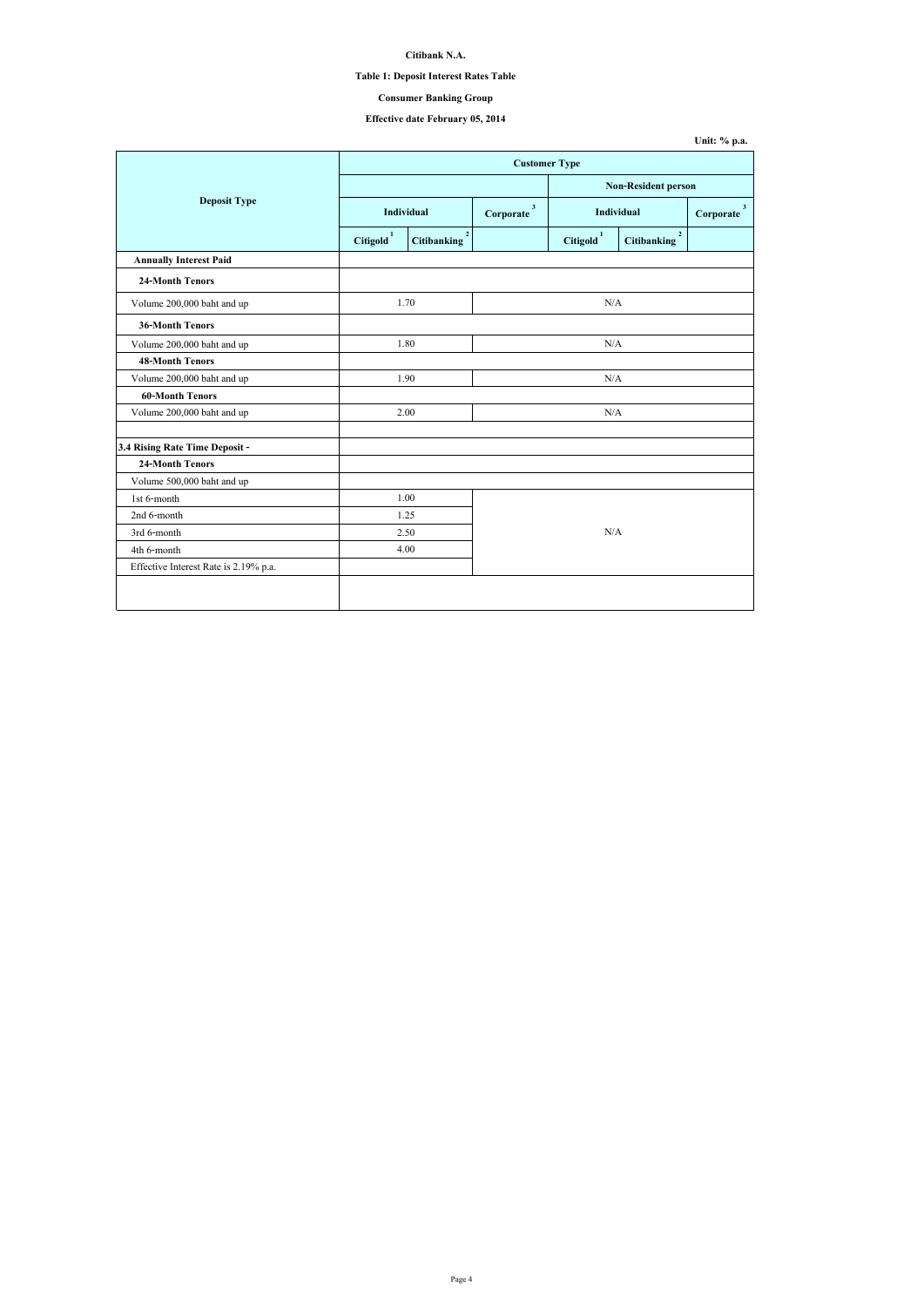| Unit: $\%$ p.a. |  |
|-----------------|--|
|-----------------|--|

## **Citibank N.A.**

# **Table 1: Deposit Interest Rates Table**

# **Effective date February 05, 2014**

|                                       | <b>Customer Type</b>       |                                      |                           |                       |                                   |                           |
|---------------------------------------|----------------------------|--------------------------------------|---------------------------|-----------------------|-----------------------------------|---------------------------|
| <b>Deposit Type</b>                   | <b>Non-Resident person</b> |                                      |                           |                       |                                   |                           |
|                                       |                            | <b>Individual</b>                    | $\mathbf{3}$<br>Corporate |                       | <b>Individual</b>                 | $\mathbf{3}$<br>Corporate |
|                                       | Citigold <sup>1</sup>      | $\overline{2}$<br><b>Citibanking</b> |                           | Citigold <sup>1</sup> | $2^{\circ}$<br><b>Citibanking</b> |                           |
| 3.5 Flexible Time Deposit Enhancement |                            |                                      |                           |                       |                                   |                           |
| 2.5-Month Tenors (10 weeks)           |                            |                                      |                           |                       |                                   |                           |
| Volume 200,000 baht and up            | 1.10                       |                                      | N/A                       |                       |                                   |                           |
| <b>3-Month Tenors</b>                 |                            |                                      |                           |                       |                                   |                           |
| Volume 200,000 baht and up            | 1.90                       |                                      | N/A                       |                       |                                   |                           |
| <b>6-Month Tenors</b>                 |                            |                                      |                           |                       |                                   |                           |
| Volume 200,000 baht and up            |                            | 1.95                                 | N/A                       |                       |                                   |                           |
| 9-Month Tenors                        |                            |                                      |                           |                       |                                   |                           |
| Volume 200,000 baht and up            |                            | 2.00                                 |                           | N/A                   |                                   |                           |
| <b>10-Month Tenors</b>                |                            |                                      |                           |                       |                                   |                           |
| Volume 200,000 baht and up            |                            | 1.50                                 |                           | N/A                   |                                   |                           |
| <b>12-Month Tenors</b>                |                            |                                      |                           |                       |                                   |                           |
| Volume 200,000 baht and up            | 2.00                       |                                      | N/A                       |                       |                                   |                           |
| <b>18-Month Tenors</b>                |                            |                                      |                           |                       |                                   |                           |
| Volume 200,000 baht and up            |                            | 2.10                                 |                           | N/A                   |                                   |                           |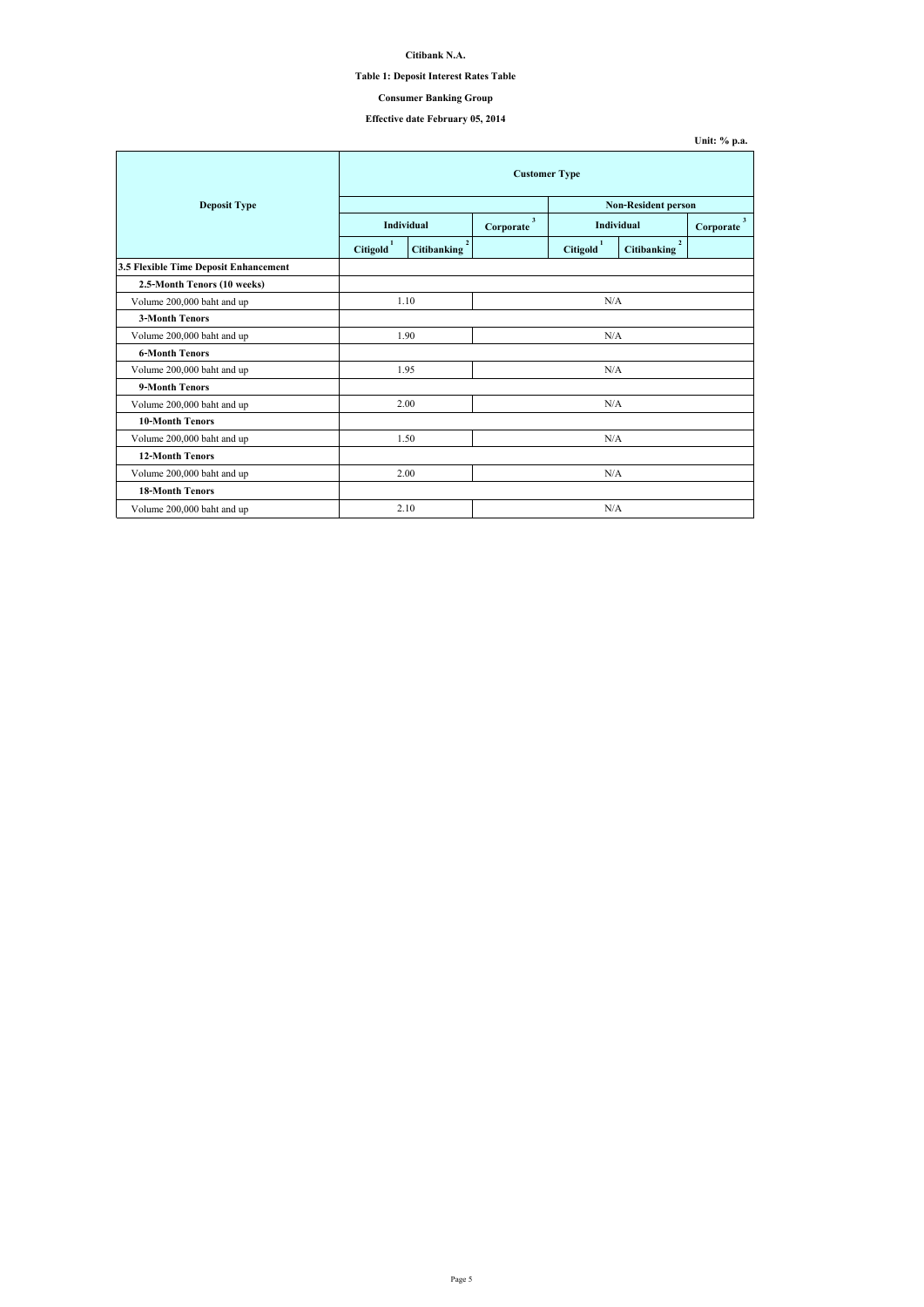#### **Citibank N.A.**

#### **Table 1: Deposit Interest Rates Table**

**Effective date February 05, 2014**

**Consumer Banking Group**

**Terms and conditions for interest payment.**

o This table is only for Consumer banking

- Saturday Sunday with the deposit in cash via Cash Deposit Machine as the bank does not provide Teller Counter services, or in case the customer deposit in cheque, Citibank will post the ledger and start to calculate the interest for the mentioned amount on the next business day of the normal banking days on Monday - Friday. In case of the deposit in cheque, the amount will be effective only if the cheque is completely cleared. o For the case that customer opens Current Account or Savings Account, which are the accounts that Citibank specially services on
- o In case of withdrawal before maturity for Normal Time Deposit, Periodic Time Deposit, Rising Rate Time Deposit, Flexible Time Deposit (Original),

Flexible Time Deposit Enhancement and Bill of Exchange, the interest rate will pay according to the condition, or subject to Management Approvals.

- o Terms and conditions for Normal Time Deposit, Periodic Time deposit and Rising Rate Time deposit in case of withdrawal before maturity are as followings:
	- o Deposit length of less than 3 months: No interest payment.
	- o Deposit length of 3 months or more: Citibank will pay interest, based on savings account interest rate on the withdrawal date, but not more than 1% p.a. For accounts with periodic interest payment, Citibank will deduct the excess interest rates paid from the principal amount.
	- o Interest payments are exempted for corporate accounts with withdrawals before the time deposit maturity.
	- o For Rising Rate time deposit accounts with deposit length of 3 months or more, Citibank will pay interest by deducting
- o Interest rate calculations for time deposits are based on non-accumulated interest calculations.
- o For non-resident THB accounts, Citibank will not pay interest rates for all THB saving accounts.
- o For non-resident THB accounts, Citibank will open only Normal Time deposit accounts with 6-month tenors or longer.
- o Savings Plus accounts is a special account with higher interest rates than regular savings accounts; The T&C are the same and referred to the Normal Savings account with effect from 23 July 2012 and onwards, following the terms and conditions on the account opening date.
- o For Online Time Deposit opening, it means that you have reviewed and decided to open this Time Deposit and allowed Citibank to refer to your account opening documents and signature from your existing current account or saving account as reference and evidence for opening this Time Deposit with no exception.
- o Opening of Time Deposit online transaction is available 24 hours. However, the online transaction that has been made after 10:00 p.m. of business days or the online transaction that has been made on weekends or on public holidays will be treated as the transaction with the quoted interest rate of the

next business day transaction.

- o Terms and Conditions for Flexible Time Deposit account (Original) are as followings:
	- o Flexibility to partially withdraw cash, allowed after 1 month of deposit, and continue to earn original interest rate on remaining balance at maturity.
	- o Partially withdrawal amount up to 50% of initial deposit earns 1.15% p.a. while the amount exceeding 50% earns Citibank Normal Savings rate.
- o Terms and Conditions for Flexible Time Deposit Enhancement are as followings:
	- o To enable the facility to partially withdraw cash through remote channel, customer is required to open new savings account.
	- o For the partial withdrawal within 1 month from deposit date, zero percent interest rates will be given.
	- o For partial withdrawal after 1 month or longer, will receive early break interest rate of normal savings interest rate on the withdrawn date.
		- The remaining balance at maturity earns originally agreed interest rate.
- o The aforementioned provisions of Flexible Time Deposit Enhancement are as informed which will be effective as follows:
	- (a) on May13, 2009 with respect to the customers who open an Flexible Time Deposit Enhancement Account from May 13, 2009 onwards; and
	- (b) on June 13, 2009 with respect to the customers who opened an Flexible Time Deposit Enhancement Account before May 13, 2009 whose accounts are matured and renewed/rolled over from June 13, 2009 onwards.
- o Terms and conditions for Non-resident baht accounts
	- o Principals and interests are not under a blanket guaranteed by Deposit Protection Agency Act B.E.2551 which is
- o Terms and Conditions for Bill of Exchange are as followings:
	- o The Bill of Exchange holder is the bank's creditor.
	- o Principals and interests are not under a blanket guaranteed by Deposit Protection Agency Act B.E.2551 which is effective August 11, 2008.
	- o Please thoroughly study the risks incurred by any factors (e.g. ordinary transfer risk, lost of B/E Certificate, etc.)
	- from Risk Disclosure Statement which will be provided together with Bill of Exchange Certificate.
	- o Pre-maturity redemption are subjected to the following interest rate penalties:
		- o For tenor of less than 3 months: No interest payment.
		- o For tenor of 3 months or more: Citibank will pay interest, based on savings account interest rate on the

**Remark :**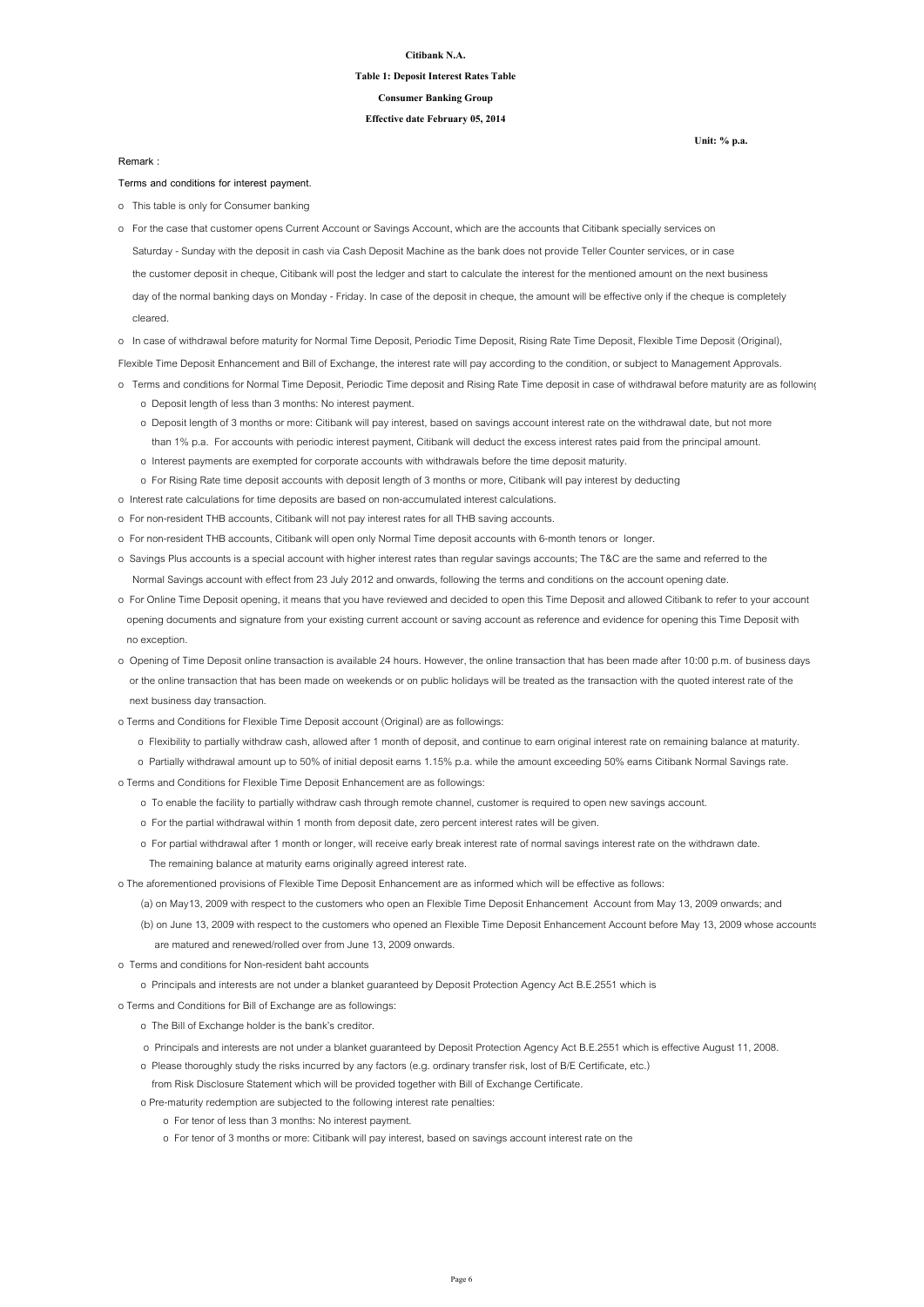#### **Citibank N.A.**

#### **Table 1: Deposit Interest Rates Table**

#### **Effective date February 05, 2014**

#### **Consumer Banking Group**

#### **Other Terms and Conditions**

**Announcement date February 04, 2014**

**(Vira-anong C. Phutrakul )**

**Managing Director, Retail Banking Head**

**Authorize Signature…………………….**

8. Citibank may offer gifts to new customers and on the anniversary program. Annual gifts may be given to all existing customers who eligible to the program under terms and conditions which will be announced and informed to the customers accordingly.

9. Citibank reserves the right to change conditions and interest rates as appropriate which will be in line with economic situation. Citibank will announce for the changes accordingly.

1. Citigold customers are customers who have sum of Deposit and Investment balance 2 million baht and up. However, Citibank reserves the right to cancel Citigold membership in case that customers have total balance lower than 2 million baht for 12 consecutive months according to Citibank conditions.

2. Citibanking customers are customers who have sum of Deposit and Investment balance 100,000 baht and up. This includes all Citibank and Citigroup staff who have sum of Deposit and Investment balance less than 100,000 baht.

3. Corporate customers are corporate that open accounts with Consumer Banking Group and have sum of Deposit and Investment balance 100,000 baht and up.

4. All Citibank customers will be eligible for interest rate on this Interest Rates Table and will be eligible for additional special rate no more than 0.75% p.a. The special interest is subject to customer's asset under management amount and bank management approval. The mentioned special rate does not apply to auto rollover Time deposit, all types of Saving accounts and Rising Rate Time deposit .

5. Citibank can offer additional interest rate 0.25%p.a.on top of announced interest rate to all Citibank and Citigroup staff. The mentioned special rate does not apply to all types of Saving accounts, Rising Rate Time deposit and auto rollover Time deposit.

7. Citibank can offer Citigold interest rate to Citibanking customers who add deposit balance to 2 million baht and up according to the conditions of Citigold customers.

6. Volume is total deposit balance of customers and their relatives on a same day.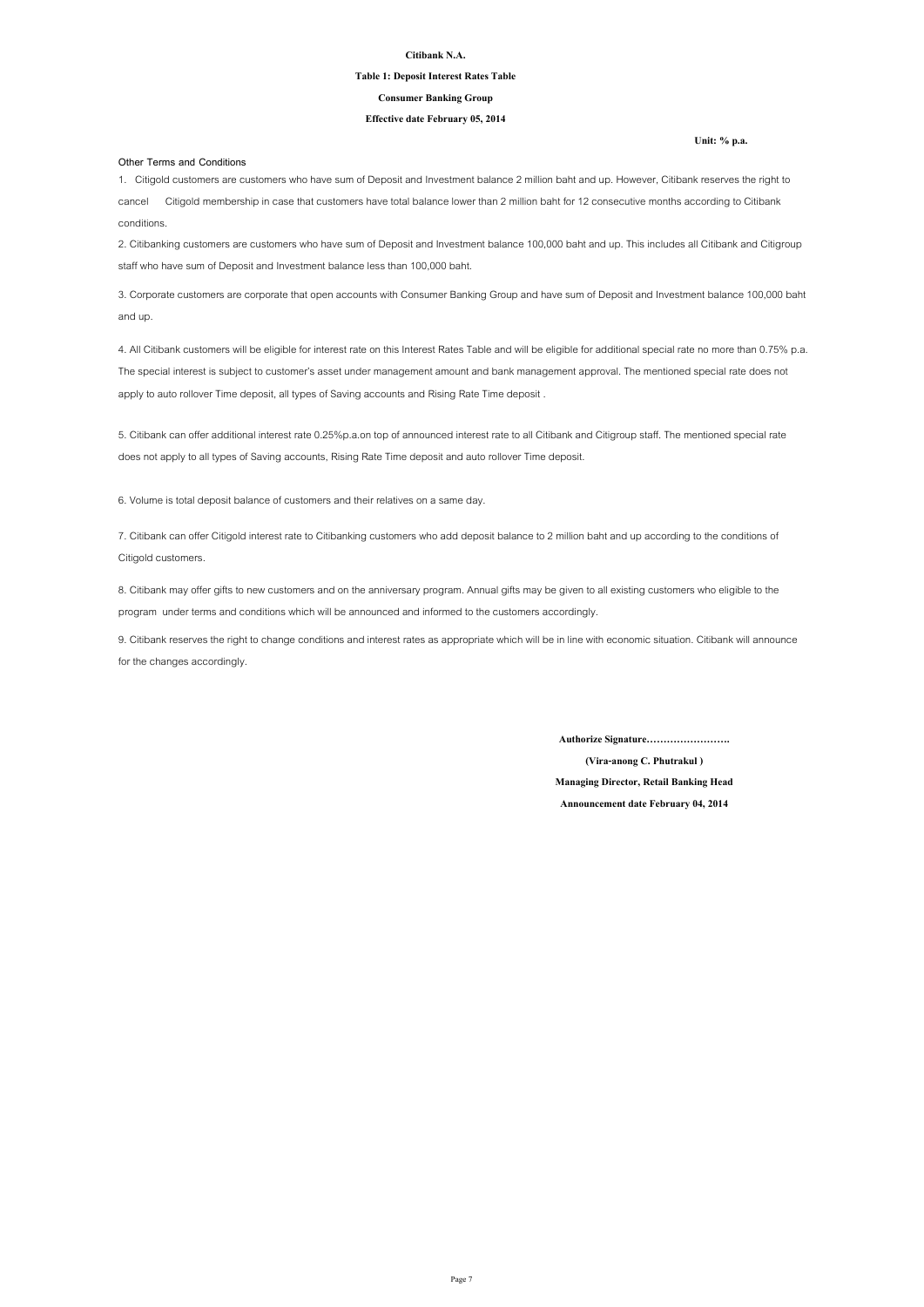|                                                                                       | Citibank N.A.                   |                                                                            |                                 |                                  |  |  |  |  |
|---------------------------------------------------------------------------------------|---------------------------------|----------------------------------------------------------------------------|---------------------------------|----------------------------------|--|--|--|--|
|                                                                                       |                                 | <b>Table 2: Lending Interest Rates</b>                                     | 1/                              |                                  |  |  |  |  |
|                                                                                       |                                 | <b>Consumer Banking Group</b>                                              |                                 |                                  |  |  |  |  |
|                                                                                       |                                 | <b>Effective date February 05, 2014</b>                                    |                                 |                                  |  |  |  |  |
|                                                                                       |                                 |                                                                            |                                 | Unit: % p.a.                     |  |  |  |  |
|                                                                                       |                                 | A. Reference Interest Rates                                                |                                 |                                  |  |  |  |  |
| 1. Minimum Loan Rate                                                                  |                                 | <b>MLR</b>                                                                 | 7.25                            |                                  |  |  |  |  |
| 2. Minimum Overdraft Rate                                                             |                                 | <b>MOR</b>                                                                 | N/A                             |                                  |  |  |  |  |
| 3. Minimum Retail Rate                                                                |                                 | <b>MRR</b>                                                                 | N/A                             |                                  |  |  |  |  |
| 4. Others (if any)                                                                    |                                 |                                                                            |                                 |                                  |  |  |  |  |
|                                                                                       |                                 |                                                                            |                                 | Unit: % p.a.                     |  |  |  |  |
|                                                                                       |                                 | <b>B. Maximum Interest Rates</b>                                           |                                 |                                  |  |  |  |  |
| <b>B</b> (1) Consumer Loan                                                            | <b>Personel Loan</b>            |                                                                            | <b>Housing Loan</b>             | <b>Overdraft with Collateral</b> |  |  |  |  |
|                                                                                       | <b>With Collateral</b>          | <b>Without Collateral</b>                                                  |                                 |                                  |  |  |  |  |
| 5. Ceiling Rate                                                                       | MLR-0.50% $^{27}$ (Currently is | N/A                                                                        | MLR-0.50% $^{27}$ (Currently is | 5.75                             |  |  |  |  |
|                                                                                       | equal to $6.75\%$ )             |                                                                            | equal to $6.75\%$ )             |                                  |  |  |  |  |
| 6. Maximum Default Interest Rate                                                      | $15.00^{4/}$                    | N/A                                                                        | $15.00^{4/}$                    | N/A                              |  |  |  |  |
|                                                                                       |                                 |                                                                            |                                 |                                  |  |  |  |  |
| <b>B</b> (2) Commercial Loan                                                          | Overdraft                       | Short Term ( $\leq 1$ Year) <sup>3/</sup> Long Term (>1Year) <sup>3/</sup> |                                 |                                  |  |  |  |  |
| 7. Ceiling Rate                                                                       | N/A                             | 20.99                                                                      | 20.99                           |                                  |  |  |  |  |
| 8. Maximum Default Interest Rate                                                      | $\rm N/A$                       | 20.99                                                                      | 20.99                           |                                  |  |  |  |  |
|                                                                                       |                                 |                                                                            |                                 |                                  |  |  |  |  |
| Remark:                                                                               |                                 |                                                                            |                                 |                                  |  |  |  |  |
| 1/ Exclude the type of credits in which BOT has stipulated the specific criteria.     |                                 |                                                                            |                                 |                                  |  |  |  |  |
| 2/ Ceiling rate for Housing Loan approved before year 2011 is 20.32%                  |                                 |                                                                            |                                 |                                  |  |  |  |  |
| 3/ Product not being offered currently                                                |                                 |                                                                            |                                 |                                  |  |  |  |  |
| 4/ Maximum default interest rate for Housing Loan approved before year 2011 is 45.63% |                                 |                                                                            |                                 |                                  |  |  |  |  |
|                                                                                       |                                 |                                                                            |                                 |                                  |  |  |  |  |
|                                                                                       |                                 |                                                                            |                                 |                                  |  |  |  |  |
|                                                                                       |                                 |                                                                            |                                 |                                  |  |  |  |  |
| (Vira-anong C. Phutrakul)                                                             |                                 |                                                                            |                                 |                                  |  |  |  |  |
| <b>Managing Director, Retail Banking Head</b>                                         |                                 |                                                                            |                                 |                                  |  |  |  |  |

 **Announcement date February 04, 2014**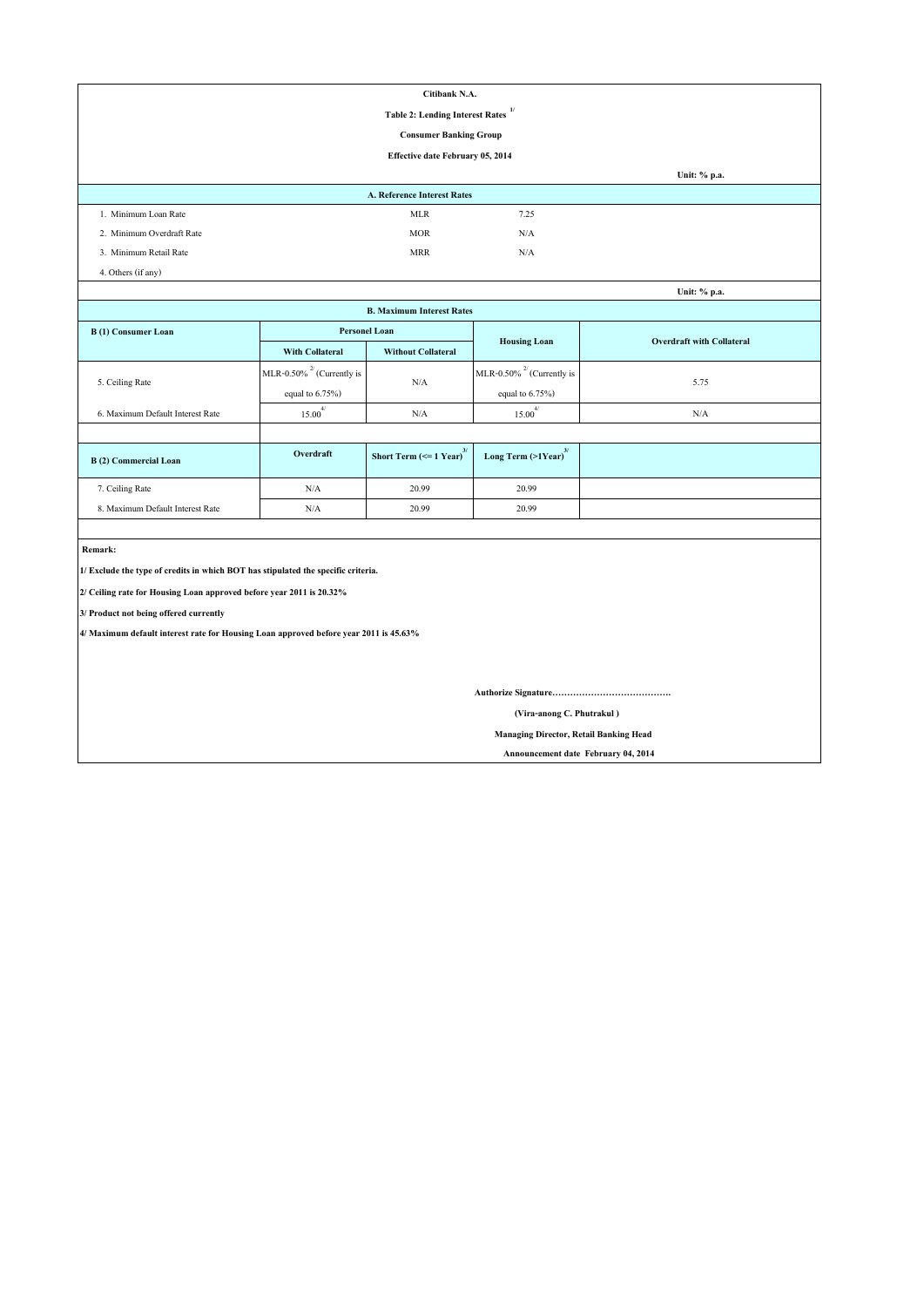|                                                                |                              | Citibank N.A.                                                                                  |                                                                |        |  |  |  |
|----------------------------------------------------------------|------------------------------|------------------------------------------------------------------------------------------------|----------------------------------------------------------------|--------|--|--|--|
|                                                                |                              | Table 3: Fees/ Charges and Penalty Related to Deposit and Lending <sup>1</sup> and Others Fees |                                                                |        |  |  |  |
|                                                                |                              | <b>Consumer Banking Group</b>                                                                  |                                                                |        |  |  |  |
|                                                                |                              | <b>Effective date February 05, 2014</b>                                                        |                                                                |        |  |  |  |
|                                                                |                              |                                                                                                |                                                                |        |  |  |  |
| A. Fee related to Deposit <sup>3/</sup>                        |                              | <b>Unit: THB</b>                                                                               | Remark $\frac{4}{3}$                                           |        |  |  |  |
|                                                                |                              |                                                                                                | Total average balance lower than 2 million baht for Citigold   |        |  |  |  |
| 1. Below minimum balance account service fee                   |                              | 100 THB/Account/month (Charges by Quarter) for Citibanking                                     | customer and Total average balance lower than 100,000 baht for |        |  |  |  |
|                                                                |                              | Citibanking customer                                                                           |                                                                |        |  |  |  |
| <b>B. Fee related to Lending</b>                               |                              | <b>Unit: THB</b>                                                                               |                                                                |        |  |  |  |
|                                                                |                              | <b>Personal Loan</b>                                                                           |                                                                |        |  |  |  |
| B (1) Consumer Loan: Actual and reasonable expenses            | <b>With Collateral</b>       | <b>Without Collateral</b>                                                                      | <b>Housing Loan</b>                                            | Remark |  |  |  |
| 1. Expenses paid to government authorities i.e.,               |                              |                                                                                                |                                                                |        |  |  |  |
|                                                                | $0.05\%$ of loan amount      |                                                                                                |                                                                |        |  |  |  |
| 1) Stamp duty                                                  | or maximum $10,000$          | N/A                                                                                            | 0.05% of loan amount or maximum                                |        |  |  |  |
|                                                                | baht                         |                                                                                                | 10,000 baht                                                    |        |  |  |  |
|                                                                | 1% of the loaned             |                                                                                                |                                                                |        |  |  |  |
| 2) Mortgage Registration Fee                                   | amount or maximum            | N/A                                                                                            | 1\% of the loaned amount or                                    |        |  |  |  |
|                                                                | 200,000 baht                 |                                                                                                | maximum 200,000 baht                                           |        |  |  |  |
| 2. Expenses paid to the third or external parties i.e.,        |                              |                                                                                                |                                                                |        |  |  |  |
| In general case                                                |                              |                                                                                                |                                                                |        |  |  |  |
| 1) Credit Bureau search fee                                    | N/A                          | N/A                                                                                            | N/A                                                            |        |  |  |  |
| 2/<br>2) Collateral Appraisal expenses                         | Maximum 4,000 baht           | N/A                                                                                            | Maximum 4,000 baht                                             |        |  |  |  |
|                                                                |                              |                                                                                                |                                                                |        |  |  |  |
| 3) Insurance premium                                           | Rate subject to<br>$\rm N/A$ |                                                                                                | Rate subject to insurance company                              |        |  |  |  |
|                                                                | insurance company            |                                                                                                |                                                                |        |  |  |  |
| 4) Payment fee through other counters/channels                 |                              | N/A                                                                                            |                                                                |        |  |  |  |
| (Bangkok Metropolitan area and Greater bangkok charge per      |                              |                                                                                                |                                                                |        |  |  |  |
| transaction / upcountry charge per transaction (actual costs)) |                              |                                                                                                |                                                                |        |  |  |  |
| Citibank N.A.                                                  | Free                         |                                                                                                | Free                                                           |        |  |  |  |
| <b>Bangkok Bank</b>                                            | 20 THB/ 35 THB               |                                                                                                | 20 THB/ 35 THB                                                 |        |  |  |  |
| Thai Military Bank                                             | 20 THB/ 35 THB               |                                                                                                | 20 THB/ 35 THB                                                 |        |  |  |  |
| <b>Bank of Ayudhya</b>                                         | 20 THB/ 35 THB               |                                                                                                | 20 THB/ 35 THB                                                 |        |  |  |  |
| Krung Thai Bank                                                | 25 THB/ 25 THB               |                                                                                                | 25 THB/ 25 THB                                                 |        |  |  |  |
| Kasikorn Bank                                                  | 25 THB/ 35 THB               |                                                                                                | 25 THB/ 35 THB                                                 |        |  |  |  |
| Siam Commercial Bank                                           | 25 THB/ 40 THB               |                                                                                                | 25 THB/ 40 THB                                                 |        |  |  |  |
| In default case                                                |                              |                                                                                                |                                                                |        |  |  |  |
| 1) Returned Cheque fee (other commercial banks)                | N/A                          | N/A                                                                                            | N/A                                                            |        |  |  |  |
| (2) Fee for insufficient fund (In case of payment by debiting  | N/A                          | N/A                                                                                            | N/A                                                            |        |  |  |  |
| from the account of other commercial banks)                    |                              |                                                                                                |                                                                |        |  |  |  |
| $\frac{2}{2}$<br>3) Debt Collection Expenses                   | Maximum 225                  | N/A                                                                                            | Maximum 225 baht/billing cycle                                 |        |  |  |  |
|                                                                | baht/billing cycle           |                                                                                                |                                                                |        |  |  |  |
| 3. Operating cost of commercial bank                           |                              |                                                                                                |                                                                |        |  |  |  |
| In general case                                                |                              |                                                                                                |                                                                |        |  |  |  |
| 1) Collateral Appraisal expenses                               | N/A                          | N/A                                                                                            | N/A                                                            |        |  |  |  |
| (2) Fee for a new statement requested (for the second copy or  | N/A                          | N/A                                                                                            | N/A                                                            |        |  |  |  |
| more)                                                          |                              |                                                                                                |                                                                |        |  |  |  |
| 3) Loan processing fee                                         | Free                         | N/A                                                                                            | Free                                                           |        |  |  |  |
| In default case                                                |                              |                                                                                                |                                                                |        |  |  |  |
| 2/<br>3) Debt Collection Expenses                              | N/A                          | N/A                                                                                            | N/A                                                            |        |  |  |  |
| B(2) Commerical Loan: Actual and reasonable expense            |                              | Overdraft                                                                                      |                                                                | Remark |  |  |  |
| 1. N/A                                                         |                              | N/A                                                                                            |                                                                | N/A    |  |  |  |